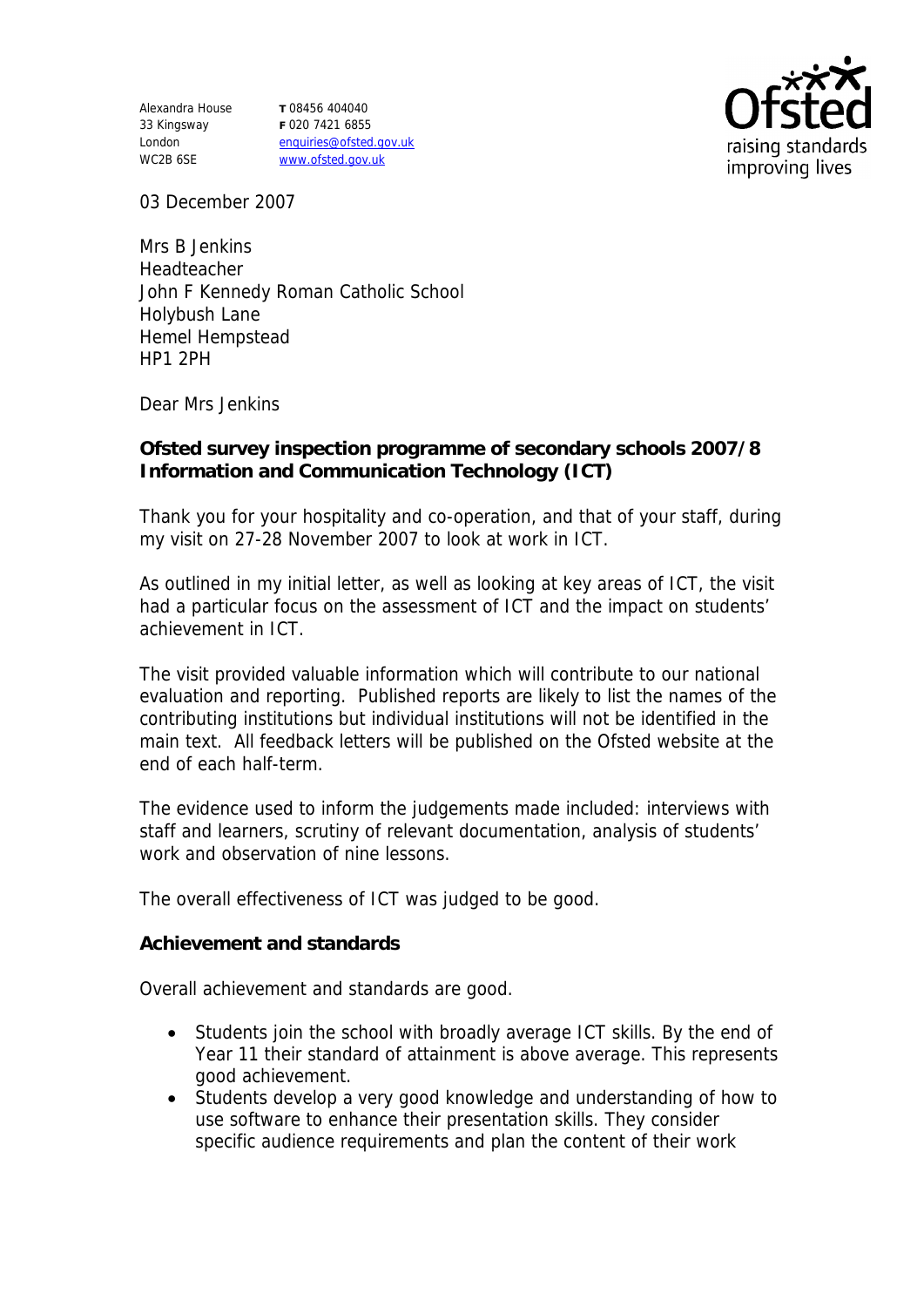carefully. Students have a good understanding of spreadsheet modelling techniques and work on databases is above average.

- The department correctly identifies that the most able students in Key Stage 3 are not always stretched enough. The department's plans to band students in Year 9 will help provide sufficient opportunities for students to attain the higher levels.
- Prior to 2007, results in ICT examinations had been consistently above average for a number of years. However, in 2007, results in the Diploma in Digital Applications (DiDA) examination were broadly average and students made satisfactory progress. This was because students were taught by non-specialist teachers who failed to ensure all students completed the required coursework to an acceptable standard. Current Year 10 and 11 students are making much better progress and their standards of attainment are back to being above average. This is because they are now taught by specialist ICT teachers. Post 16 results are good. Standards are above average at Alevel.
- The development of students' ICT capability across the curriculum is very good. For example, the quality of students' work in French and English is greatly enhanced through the effective use of specialist software.
- Students' personal development is outstanding. The curriculum provides many opportunities for students to develop independent learning skills and different approaches to learning.

**Quality of teaching and learning of ICT**

The quality of teaching and learning of ICT is good.

- Teachers have a good command of ICT and use this effectively to challenge most students. Activities are normally modified well for lower and middle attaining students. Teachers do not always plan activities that extend the ICT skills of the most able students.
- Students who have learning difficulties are very well supported. The learning support department is successfully using ICT to motivate students who are disaffected.
- Very good use is made of the interactive white boards. High quality professional development has resulted in a significant increase in the appropriate use of this resource.
- Teachers provide plenty of opportunities for students to develop independent learning skills.
- Students' work is monitored effectively. Work is marked well with informative comments. However, students say that they would like to have more regular feedback on their work.
- Across the curriculum, teachers have a very good knowledge of ICT and it is used very effectively to improve standards in their own subjects.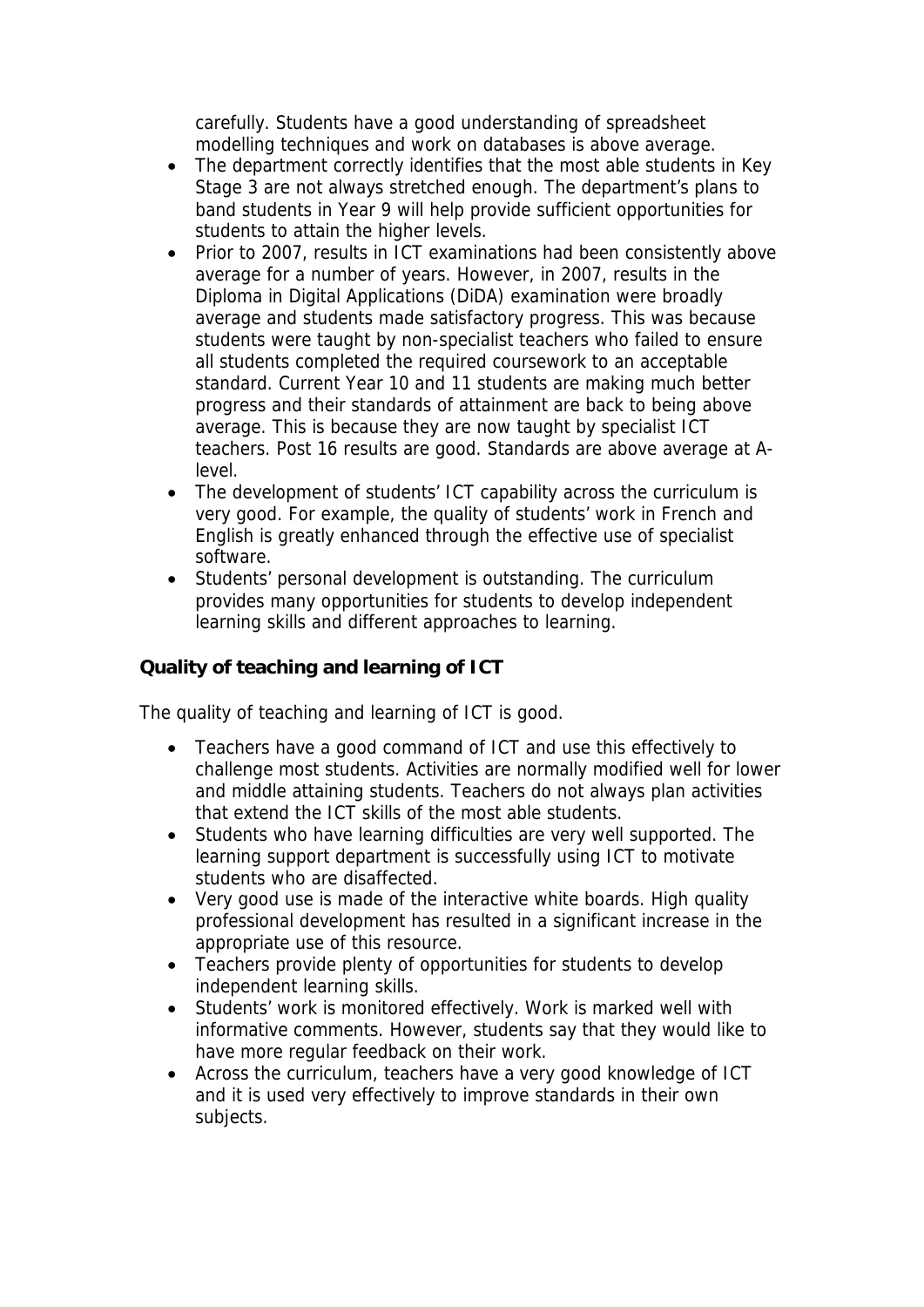## **Quality of the curriculum**

The quality of the curriculum is good.

- The National Strategy has been modified to suit the needs of most students although not enough is done to support the most able students in all aspects of ICT. All strands of ICT are covered in depth and there is very good coverage of systems and control through the design and technology curriculum.
- At Key Stage 4, most students study the DiDA course. Those students who do not study a discrete ICT course have a fully mapped out programme that meets requirements. Approximately 50 students have after school classes which enable them to study the DiDA course.
- Good use is made of ICT throughout the curriculum. There are many opportunities for students to work creatively, for example within music and English. The innovative use of ICT in French, using podcasts and MP3 players, is leading to improvement, in the students' ICT skills and in their French. Limited access to resources results in some unevenness of how well ICT is used in different subjects.
- The school provides considerable support for local primary schools through its specialist school status. This has enabled students to join the school in Year 7 with a wider range of skills than is normally seen. For example, pupils have an above average understanding of systems and control techniques.
- The virtual learning platform is in the early stages of development. This resource will improve students' ability to carry out research from home using the school's facilities.

**Leadership and management of ICT**

Leadership and management are good.

- Leaders at all levels have a clear and coherent vision for the development of ICT. You and other senior leaders have initiated significant improvements in the ICT infrastructure. This has resulted in most ICT equipment being relatively new and staff being well qualified.
- The leader for ICT has a good oversight of ICT developments. Most teachers of ICT are specialists. Whilst staff speak highly of the in-house ICT training they receive, this would be enhanced by providing more formal opportunities for the sharing of innovative practice.
- The ICT systems are robust and are managed effectively by the good technical support staff.
- Department documentation is of a high quality, as is the support for new teachers.
- Last year, leaders did not monitor the delivery of the DiDA course closely enough to ensure good quality provision. However, more rigorous monitoring is now taking place, resulting in a more effectively delivered course.